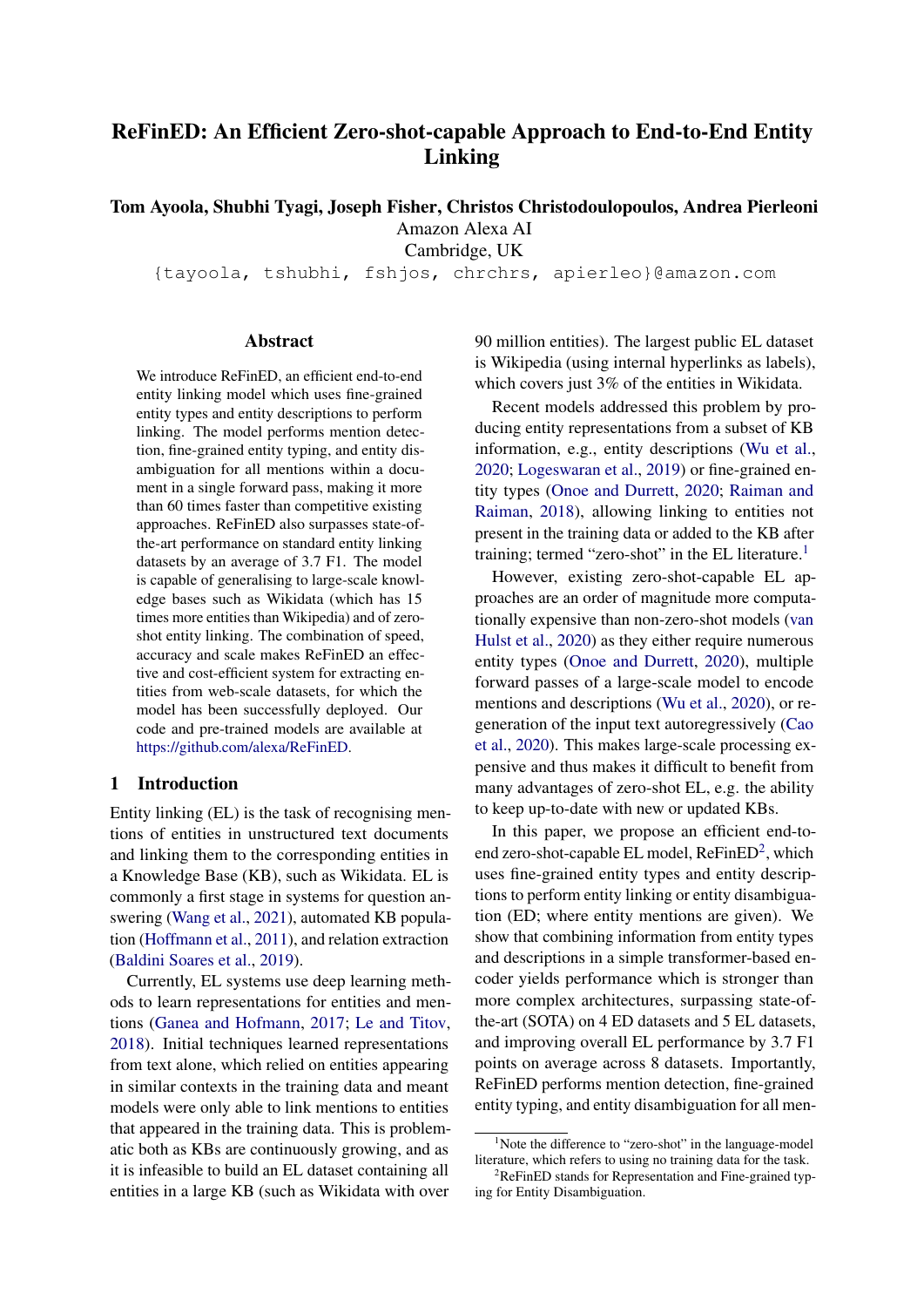tions within a document in a single forward pass, making it comparable in terms of inference speed to non-zero-shot models. It is 6 times faster than the most efficient zero-shot-capable baseline (which has 9 F1 points lower performance), and more than 60 times faster than more accurate systems (which come within 3 F1 points of ReFinED's average ED performance).

As opposed to previous EL models which primarily use Wikipedia as the target KB, ReFinED targets Wikidata, which enables it to link to 15 times more entities. This is because prior work uses information (e.g. titles, categories, first sentences) from Wikipedia to perform linking. It is unclear whether prior work could be expanded to Wikidata without a drop in performance because entity descriptions are less informative and there are fewer types per entity [\(Weikum et al.,](#page-9-1) [2021\)](#page-9-1).

The combination of high accuracy, scalability (with respect to KB size) and fast inference speed makes ReFinED a strong choice for a "web-scale"<sup>[3](#page-1-0)</sup> EL system, in which cost scales approximately linearly with inference speed. We have successfully deployed ReFinED to production in a real-world application and share the lessons learned in Section [6.](#page-5-0)

Our contributions are as follows:

- 1. We build a simple and efficient zero-shot capable end-to-end EL model using entity descriptions and entity typing, which outperforms previous approaches on standard-EL datasets by 3.7 F1 points on average.
- 2. We demonstrate our model is more than 6 times faster than existing low-accuracy zeroshot capable systems, and 60 times faster than higher-accuracy systems, whilst also being capable of disambiguating against Wikidatascale entity sets. The combination of accuracy, speed and scale makes the model suitable for web-scale information extraction.
- 3. We release our code and models.

# 2 Related work

Single architecture for entity linking EL consists of two main tasks, mention detection (MD) and ED. MD involves recognising mentions of entities in text, and ED assigns a KB entity to each mention. We follow [\(Kolitsas et al.,](#page-8-6) [2018\)](#page-8-6) in training a joint model for MD and ED.

Entity disambiguation with fine-grained entity typing In [Onoe and Durrett](#page-8-3) [\(2020\)](#page-8-3) and [Raiman](#page-8-4) [and Raiman](#page-8-4) [\(2018\)](#page-8-4) ED is formulated as an entity typing problem. A fine-grained entity typing model is trained on a distantly-supervised dataset consisting of over 10k types derived from Wikipedia categories (e.g. movies released in a specific year). The entity typing model is then used to link entities. We extend their approach to Wikidata, by using a subset of Wikidata triples for providing types instead of Wikipedia categories.

Entity disambiguation with entity descriptions Several recent works have used entity descriptions for ED [\(Wu et al.,](#page-9-0) [2020;](#page-9-0) [Logeswaran et al.,](#page-8-2) [2019\)](#page-8-2). Typically, descriptions are sourced from Wikipedia by joining the entity's title with the first sentence of the Wikipedia article. Entities are ranked by concatenating mention context and entity description, then passing each mention-entity pair to a crossencoder. [Wu et al.](#page-9-0) [\(2020\)](#page-9-0) shows a cross-encoder outperforms a bi-encoder, with the latter missing many fine-grained interactions between context and description. In our work, we find that a bi-encoder is sufficient to achieve SOTA performance when combined with fine-grained entity typing, and generalise the approach from Wikipedia (6M entities) to Wikidata (90M entities).[4](#page-1-1)

### 3 Proposed method

### 3.1 Task Formulation

Given a  $KB^5$  $KB^5$  with a set of entities  $E =$  ${e_1, e_2, \ldots, e_{|E|}}, \text{ let } X = [x_1, x_2, \ldots, x_{|X|}] \text{ be}$ a sequence of tokens in the document, and  $M =$  ${m_1, m_2, ... m_{|M|}}$  be a set of entity mentions. The goal of ED is to create a function  $\mathcal{M}: M \to E$ which assigns each mention the correct entity label. In EL, both the mention spans and entity labels need to be predicted. We only consider mentions with a valid gold entity in the KB during evaluation.

#### 3.2 Overview

We propose an end-to-end EL model which is jointly optimised for mention detection, finegrained entity typing, and entity disambiguation for all mentions within a document in a single forward pass. In this section, we describe the components of our model, depicted in Figure [1.](#page-2-0)

<span id="page-1-0"></span><sup>&</sup>lt;sup>3</sup>We refer to corpora with more than 1 billion documents as "web-scale".

<span id="page-1-1"></span><sup>4</sup>We replace Wikipedia titles with Wikidata labels, and Wikipedia sentences with Wikidata entity descriptions.

<span id="page-1-2"></span><sup>&</sup>lt;sup>5</sup>We assume entities in the KB have a textual description and a collection of facts.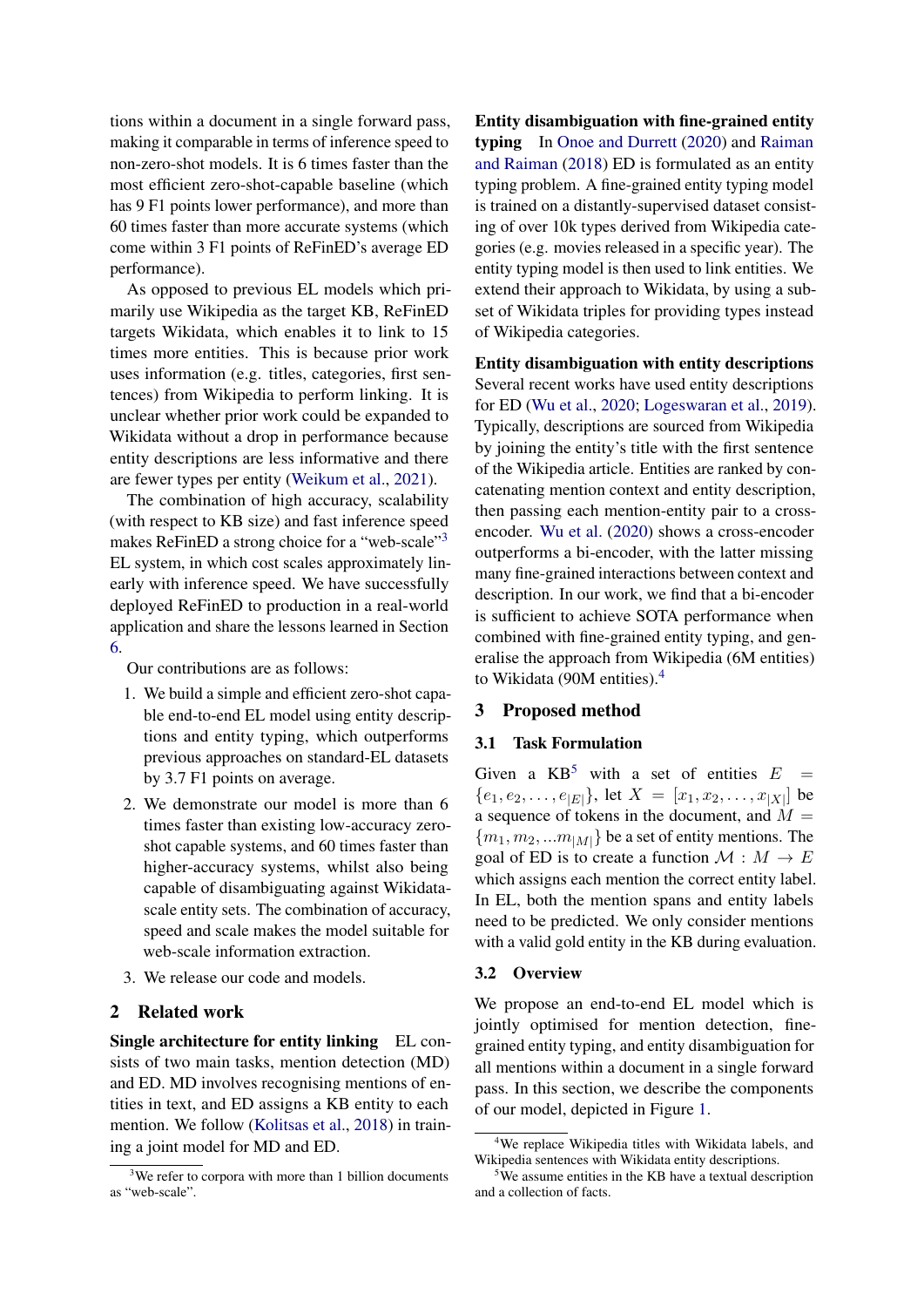<span id="page-2-0"></span>

Figure 1: Our model architecture shown for a document with two mentions, *England* and *FIFA World Cup*. The model performs mention detection, entity typing, and entity disambiguation for all mentions in a single pass.

#### 3.3 Context representation

We encode the tokens  $x_i$  in the input text document using a Transformer model. We use the contextualised token embeddings from the final layer, denoted as  $\mathbf{h_i}$  for the token  $x_i$ .<sup>[6](#page-2-1)</sup>

### 3.4 Mention detection

Entity linking requires entity mentions to be predicted. We encode mentions using the BIO tagging format [\(Ramshaw and Marcus,](#page-8-7) [1995\)](#page-8-7) with 3 labels which indicate whether a token is at the beginning, inside of, or outside of a mention. We train a linear layer to perform token classification from the contextualised token embeddings  $h_i$  using crossentropy loss  $\mathcal{L}_m$  with respect to the gold token labels.

### <span id="page-2-3"></span>3.5 Mention representation

A fixed-length embedding  $m_i$  for each mention  $m_i$ is obtained by average pooling the contextualised tokens embeddings of the mention. All mentions  $M$  in a document  $X$  are encoded in a single forward pass, which improves efficiency relative to previous work that require a forward-pass for each mention [\(Wu et al.,](#page-9-0) [2020;](#page-9-0) [Orr et al.,](#page-8-8) [2021\)](#page-8-8).

#### 3.6 Entity typing score  $\phi$

Given a fixed set of types  $t \in T$  from a KB, where t is a relation-object pair  $(r, o)$  (e.g. (instance of, song)), we predict an independent probability for each type  $t$  for each mention by applying a linear layer  $f_1$  followed by a sigmoid activation to the mention embedding m<sub>i</sub>. To score mention-entity pairs using predicted types, we calculate the Euclidean distance (L2 norm) between predicted types

and the candidate entity's types  $c_j$  binary vector<sup>[7](#page-2-2)</sup>:

$$
\phi(e_j, m_i) = \|\sigma(f_1(\mathbf{m_i})) - \mathbf{c_j}\|_2 \quad (1)
$$

We follow [Onoe and Durrett](#page-8-3) [\(2020\)](#page-8-3) by training the entity typing module on distantly-supervised type labels from the gold entity using binary crossentropy loss  $\mathcal{L}_t$ . See [A](#page-10-0)ppendix A for details on the choice of types T.

### 3.7 Entity description score  $\psi$

We use a bi-encoder architecture similar to the work of [Wu et al.](#page-9-0) [\(2020\)](#page-9-0) but modified to encode all mentions  $m_i$  in a document simultaneously (as explained in Section [3.5\)](#page-2-3). We represent KB entities as:

```
[CLS] label [SEP] description [SEP]
```
where label and description are the tokens of the entity label and entity description in the KB. We use a separate Transformer model (trained jointly with our mention transformer) to encode the representation of KB entities  $e_i$  into fixed dimension vectors (description embeddings)  $\mathbf{d_i}$  by taking final layer embedding for the [CLS] token. We apply linear layers  $f_2$  and  $f_3$  to the mention embeddings  $m_i$  and entity description embeddings  $d_i$  respectively to project them to a shared vector space. We calculate the dot product between the two projected embeddings to compute the entity scores:

$$
\psi(e_j, m_i) = f_2(\mathbf{m_i}) \cdot f_3(\mathbf{d_j}) \tag{2}
$$

We train this module using cross-entropy loss  $\mathcal{L}_d$ , with respect to gold entity label.

### <span id="page-2-4"></span>3.8 Combined score ω

We compute a combined score  $\omega$  by applying a linear layer (with output dimension 1)  $f_4$  on top

<span id="page-2-1"></span><sup>&</sup>lt;sup>6</sup>We use bold letters for vectors throughout our paper, and treat  $m_i$  and  $m_i$  as different terms.

<span id="page-2-2"></span>We use 1 to indicate the presence of an entity type and  $0$ the absence of an entity type for our binary vector. Note that a single entity can have multiple entity types.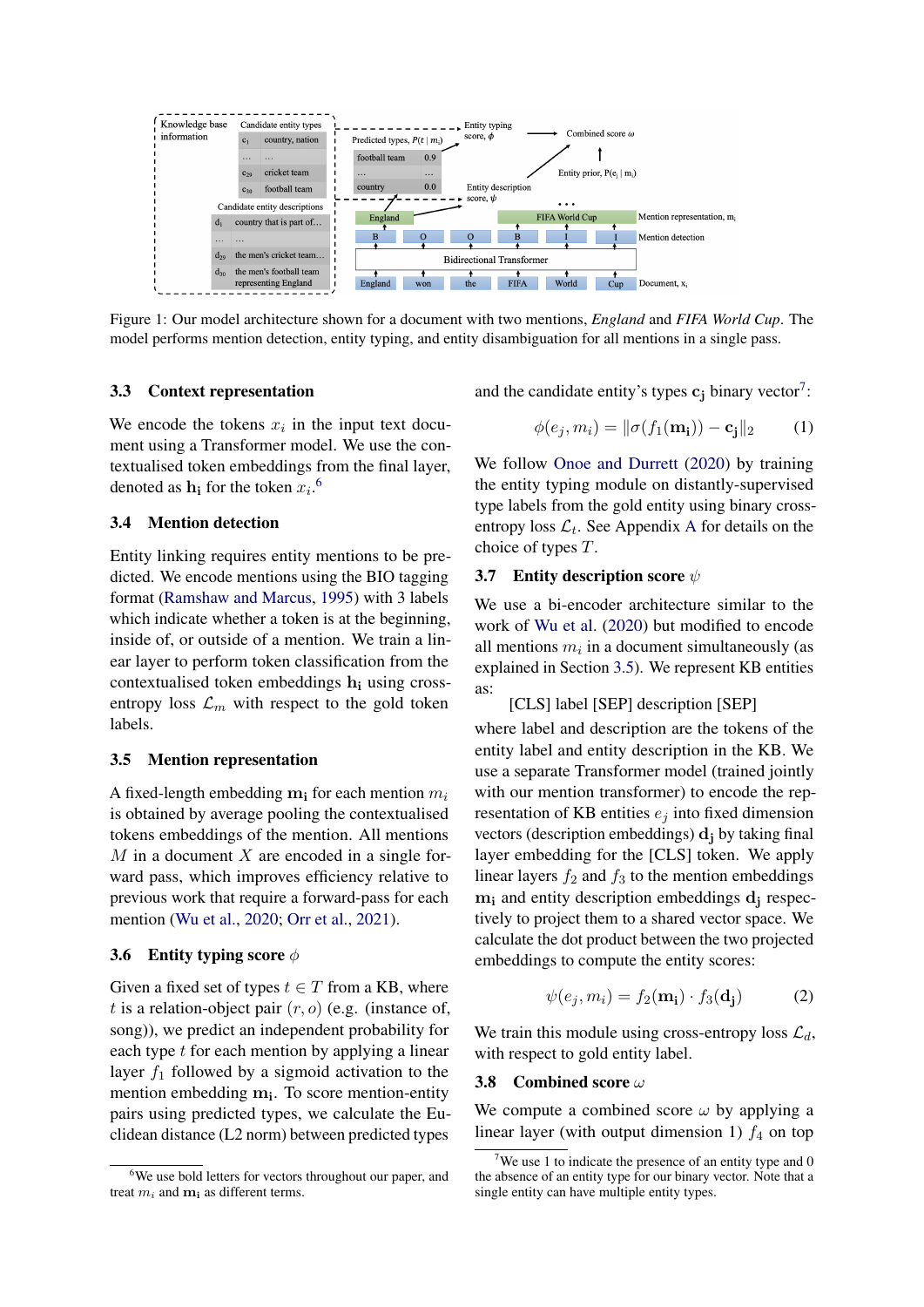of the concatenation of entity typing score, entity description score, and a global entity prior  $\hat{P}(e|m)$ . The global entity prior is obtained from a corpus [\(Hoffart et al.,](#page-7-4) [2011\)](#page-7-4) or a popularity metric [\(Diefen](#page-7-5)[bach and Thalhammer,](#page-7-5) [2018\)](#page-7-5). We include  $\tilde{P}(e|m)$ to improve results for cases where context is limited (e.g. short question text). In addition, we add a special candidate for the NIL entity with an unnormalised score of 0, which indicates none of the candidate entities are correct.

$$
\omega(e_j, m_i) = f_4(\psi(\mathbf{e_j}, \mathbf{m_i}); \phi(\mathbf{e_j}, \mathbf{m_i}); \hat{P}(\mathbf{e_j}|\mathbf{m_i}))
$$
\n(3)

We train this module using cross-entropy loss  $\mathcal{L}_c$ with respect to the gold entity label.

### 3.9 Optimisation and inference

We optimise the model using a weighted sum of the module-specific losses with fixed weights, which are tunable hyperparameters. At training time, we use the provided mention spans instead of the predicted mention spans and train mention detection alongside the other tasks:

$$
\mathcal{L} = \lambda_1 \mathcal{L}_m + \lambda_2 \mathcal{L}_t + \lambda_3 \mathcal{L}_d + \lambda_4 \mathcal{L}_c \qquad (4)
$$

For EL inference, we use the predicted mention spans and take the KB entity (or NIL) with the highest combined score. For ED inference, we use the provided gold mention spans.

### 3.10 Zero-shot ED

Our proposed method is able to link to zero-shot (unseen during training) entities because it scores entities based on types and descriptions. New entities can be introduced by updating entity lookups.

### 4 Experiments

### 4.1 Entity disambiguation

Non-zero-shot ED We evaluate our model on the ED task using the same experimental setting as previous work [\(Ganea and Hofmann,](#page-7-2) [2017;](#page-7-2) [Le](#page-8-1) [and Titov,](#page-8-1) [2018;](#page-8-1) [Cao et al.,](#page-7-3) [2020\)](#page-7-3). We pretrain on Wikipedia, then use the AIDA-CoNLL dataset [\(Hoffart et al.,](#page-7-4) [2011\)](#page-7-4) to fine-tune and evaluate. We measure out-of-domain performance on the datasets MSNBC [\(Cucerzan,](#page-7-6) [2007\)](#page-7-6), AQUAINT [\(Milne and Witten,](#page-8-9) [2008\)](#page-8-9), ACE2004 [\(Ratinov et al.,](#page-8-10) [2011\)](#page-8-10), WNED-CWEB (CWEB) [\(Gabrilovich et al.,](#page-7-7) [2013\)](#page-7-7) and WNED-WIKI (WIKI) [\(Guo and Bar](#page-7-8)[bosa,](#page-7-8) [2018\)](#page-7-8). We report *InKB* micro-F1 [\(Röder](#page-8-11) [et al.,](#page-8-11) [2018\)](#page-8-11). We also evaluate on AIDA-CoNLL using the candidate list generated by [Pershina et al.](#page-8-12) [\(2015\)](#page-8-12), known as PPRforNED, for the sake of comparison with previous SOTA results.

**Zero-shot ED** To compare our method to previous work, we measure zero-shot ED performance using the WikiLinksNED Unseen Mentions dataset [\(Eshel et al.,](#page-7-9) [2017;](#page-7-9) [Onoe and Durrett,](#page-8-3) [2020\)](#page-8-3). The dataset contains a diverse set of ambiguous entities spanning multiple domains. We train our model on the provided training data and evaluate accuracy on the test set for seen and unseen (zero-shot) entities.

#### 4.2 Entity linking

Non-zero-shot EL Following previous work [\(Kolitsas et al.,](#page-8-6) [2018;](#page-8-6) [Cao et al.,](#page-7-3) [2020\)](#page-7-3), we use the GERBIL platform [\(Röder et al.,](#page-8-11) [2018\)](#page-8-11) to evaluate EL. We evaluate *InKB* micro-F1 with strong matching (predictions must match exactly the gold mention boundaries). Similarly to the non-zero-shot ED experiment, we pretrain on Wikipedia, then use the AIDA-CoNLL dataset for fine-tuning and evaluation. For out-of-domain performance evaluation we use MSNBC [\(Cucerzan,](#page-7-6) [2007\)](#page-7-6), OKE-2015, OKE-2016 [\(Nuzzolese et al.,](#page-8-13) [2015\)](#page-8-13), N3-Reuters-128 (R128), N3-RSS-500 [\(Röder et al.,](#page-8-14) [2014\)](#page-8-14), Derczynski [\(Derczynski et al.,](#page-7-10) [2015\)](#page-7-10), KORE50 [\(Hof](#page-7-11)[fart et al.,](#page-7-11) [2012\)](#page-7-11).

#### 4.3 Inference speed

We compare the computational efficiency of our model to three high-performing EL systems [\(Wu](#page-9-0) [et al.,](#page-9-0) [2020;](#page-9-0) [Cao et al.,](#page-7-3) [2020;](#page-7-3) [Orr et al.,](#page-8-8) [2021\)](#page-8-8) for which code is available. We benchmark both modes of BLINK [\(Wu et al.,](#page-9-0) [2020\)](#page-9-0); the bi-encoder (encodes mention and entities independently) and the more accurate cross-encoder (encodes mention and entities jointly). $8$  We measure the time to perform end-to-end EL inference on the AIDA-CoNLL test dataset using a single V100 GPU. The dataset consists of 231 documents and 4464 mentions.

### 4.4 Training details

Candidate generation We follow [Le and Titov](#page-8-1) [\(2018\)](#page-8-1) by selecting the top-30 candidate entities using entity priors. $9\,\text{For training, we only keep } 5$  $9\,\text{For training, we only keep } 5$ candidates, 1 gold candidate, 2 candidates with the highest  $\hat{p}(e_i | m_i)$  and 2 random candidates. When the gold entity is not in the candidate list during training, we use NIL as the correct label.

<span id="page-3-0"></span><sup>&</sup>lt;sup>8</sup>We use a max context length of 128 tokens and precomputed entity embeddings for the bi-encoder. For the crossencoder, we use max context length of 32 tokens.

<span id="page-3-1"></span><sup>&</sup>lt;sup>9</sup>Derived from Wikipedia hyperlink count statistics, YAGO, a large Web corpus and Wikidata aliases.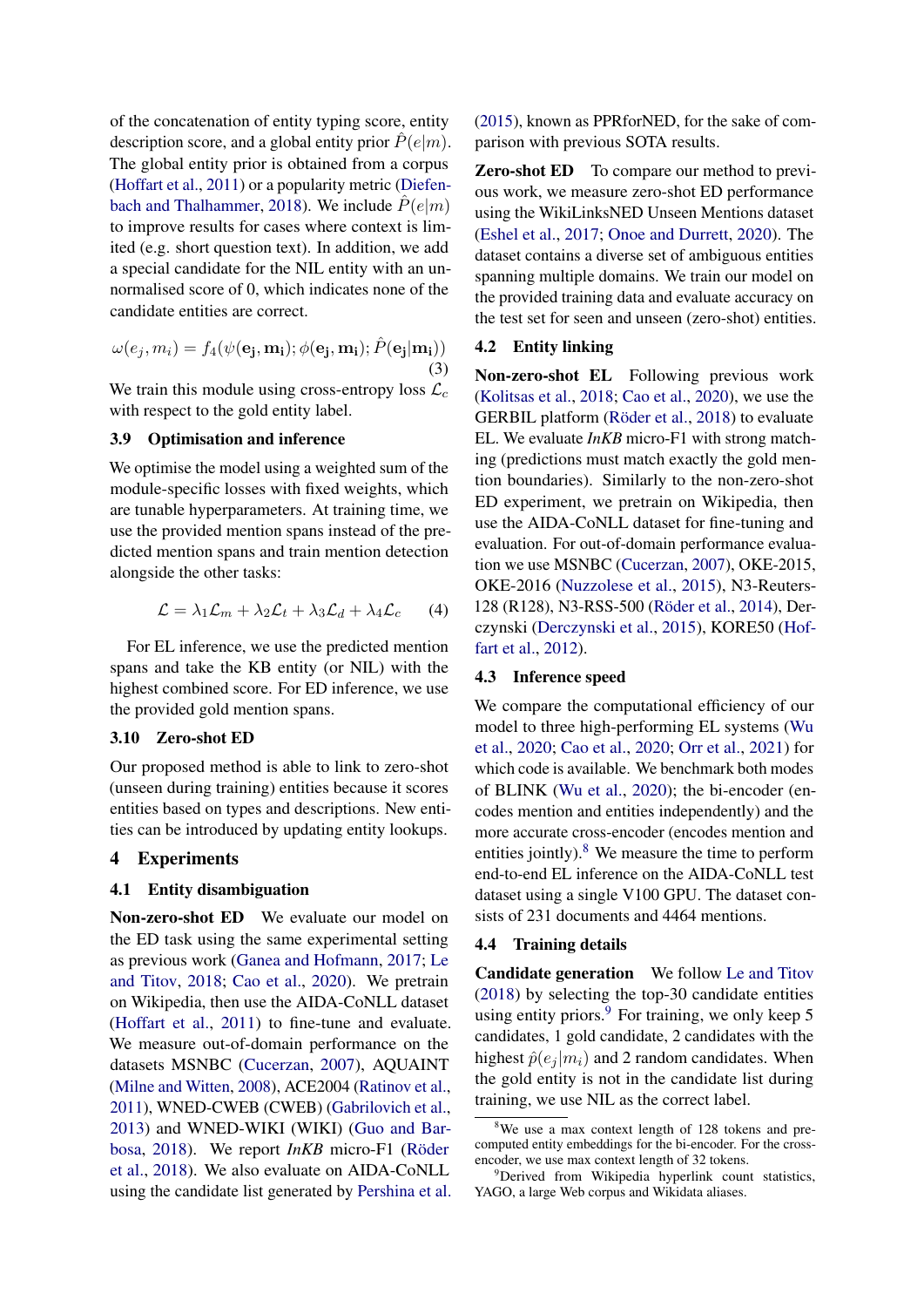<span id="page-4-1"></span>

|           | <b>Method</b>                     | <b>AIDA</b> | MSNBC* | <b>AOUAINT*</b> | <b>ACE2004*</b> | $CWER*$ | WIKI* | Avg. |
|-----------|-----------------------------------|-------------|--------|-----------------|-----------------|---------|-------|------|
|           | Yang et al. (2018)                | 93.0        | 92.6   | 89.9            | 88.5            | 81.8    | 79.2  | 87.5 |
|           | Yang et al. (2019)                | 93.7        | 93.8   | 88.3            | 90.1            | 75.6    | 78.8  | 86.7 |
|           | Fang et al. (2019)                | 94.3        | 92.8   | 87.5            | 91.2            | 78.5    | 82.8  | 87.9 |
|           | Wu et al. $(2020)^{\dagger}$      | 86.7        | 90.3   | 88.9            | 88.7            | 82.6    | 86.1  | 87.2 |
|           | Cao et al. (2020)                 | 93.3        | 94.3   | 89.9            | 90.1            | 77.3    | 87.4  | 88.7 |
|           | Orr et al. $(2021)$ <sup>**</sup> | 80.9        | 80.5   | 74.2            | 83.6            | 70.2    | 76.2  | 77.6 |
|           | <b>ReFinED</b> (Wikipedia)        | 87.5        | 94.4   | 91.8            | 91.6            | 77.8    | 88.7  | 88.6 |
|           | <b>ReFinED</b> (fine-tuned)       | 93.9        | 94.1   | 90.8            | 90.8            | 79.4    | 87.4  | 89.4 |
| Ablations | w/o entity priors (Wikipedia)     | 86.3        | 93.7   | 86.0            | 92.8            | 76.0    | 88.3  | 87.2 |
|           | w/o entity types (Wikipedia)      | 82.2        | 92.6   | 91.1            | 90.1            | 76.5    | 87.0  | 86.6 |
|           | w/o descriptions (Wikipedia)      | 85.7        | 93.9   | 89.5            | 91.2            | 76.1    | 84.3  | 86.8 |
|           | w/o pretraining (fine-tuned)      | 88.2        | 92.3   | 86.8            | 90.6            | 75.1    | 74.5  | 84.6 |

Table 1: ED InKB micro F1 scores on in-domain and out-of-domain test sets. The best value in bold and second best is underlined. †Normalised accuracy is reported. \*Out-of-domain datasets. ∗∗Result obtained using code released by authors.

Wikipedia pretraining We use Wikidata as our KB (i.e. for entity types and descriptions). To make comparisons reliable, we restrict to the set of entities in English Wikipedia (total of 6.2M). We build a training dataset from the 2021-02-01 dump of Wikipedia and Wikidata and use hyperlinks as entity labels. To increase entity label coverage, we add weak labels to mentions of the article entity [\(Orr et al.,](#page-8-8) [2021;](#page-8-8) [Broscheit,](#page-7-13) [2019;](#page-7-13) [Cao et al.,](#page-7-3)  $2020$ .<sup>[10](#page-4-0)</sup> The dataset consists of approximately 100M mention-entity pairs. We use entity labels to generate entity type labels, as in [Onoe and Durrett](#page-8-3) [\(2020\)](#page-8-3). In addition, we follow [Févry et al.](#page-7-14) [\(2020\)](#page-7-14) by adding mention labels to unlinked mentions using a named entity recogniser to provide additional mention detection signal.

Model details We divide the documents into chunks of 300 tokens and subsample 40 mentions per chunk during pretraining. The model is trained for 2 epochs on Wikipedia and the transformers are initialised with RoBERTa [\(Liu et al.,](#page-8-15) [2019\)](#page-8-15) base weights. The description transformer has 2 layers. BERT-style masking [\(Devlin et al.,](#page-7-15) [2019\)](#page-7-15) is applied to mentions during pretraining. During fine-tuning and evaluation, we increase the sequence length to 512 and set the maximum candidate entities to 30.

#### 5 Results

### 5.1 Entity disambiguation

Non-zero-shot ED We report *InKB* micro-F1 (with and without fine-tuning on AIDA) and compare it with SOTA ED models in Table [1.](#page-4-1) Our model performs strongly across all datasets, surpassing the previous average F1 across the 6

datasets by 0.7 F1 points. We observe the model achieves SOTA performance on 4 out of the 6 datasets without fine-tuning, suggesting it is able to learn patterns from Wikipedia that transfer well to other domains. Nonetheless, fine-tuning on the AIDA-CoNLL dataset leads to a substantial improvement (+6.4 F1 points) which can be attributed to the model learning peculiarities of the dataset (e.g. cricket score tables).

The ablations in Table [1](#page-4-1) show entity types and entity descriptions are complementary (+2.0 F1 points when combined). This is explained by increased robustness to partially missing entity information (e.g. KB entities without descriptions) and different knowledge being expressed. Entity priors are useful but contribute less than other components of our combined score (Section [3.8\)](#page-2-4). Without priors, F1 falls by 5.0 points on AQUAINT and increases by 1.2 points on ACE2004, which is expected as AQUAINT contains a high proportion of popular entities, and ACE2004 more rare entities. Pretraining has the largest impact on ED performance, particularly on datasets such as WIKI (+12.0 F1) derived from encyclopedia text.

<span id="page-4-2"></span>

| Method                      | <b>AIDA</b> |
|-----------------------------|-------------|
| Onoe and Durrett (2020)     | 85.9        |
| Raiman and Raiman (2018)    | 94.9        |
| Orr et al. (2021)           | 96.8        |
| <b>ReFinED</b> (Wikipedia)  | 89.1        |
| <b>ReFinED</b> (fine-tuned) | 97.1        |

Table 2: ED accuracy on AIDA-CoNLL using PPRForNED candidates.

Table [2](#page-4-2) shows accuracy on the AIDA-CoNLL dataset when we use PPRforNED candidates. Re-FinED outperforms purely entity typing approaches

<span id="page-4-0"></span> $10$ We add weak labels by using simple heuristics such as matching mentions to the page's title.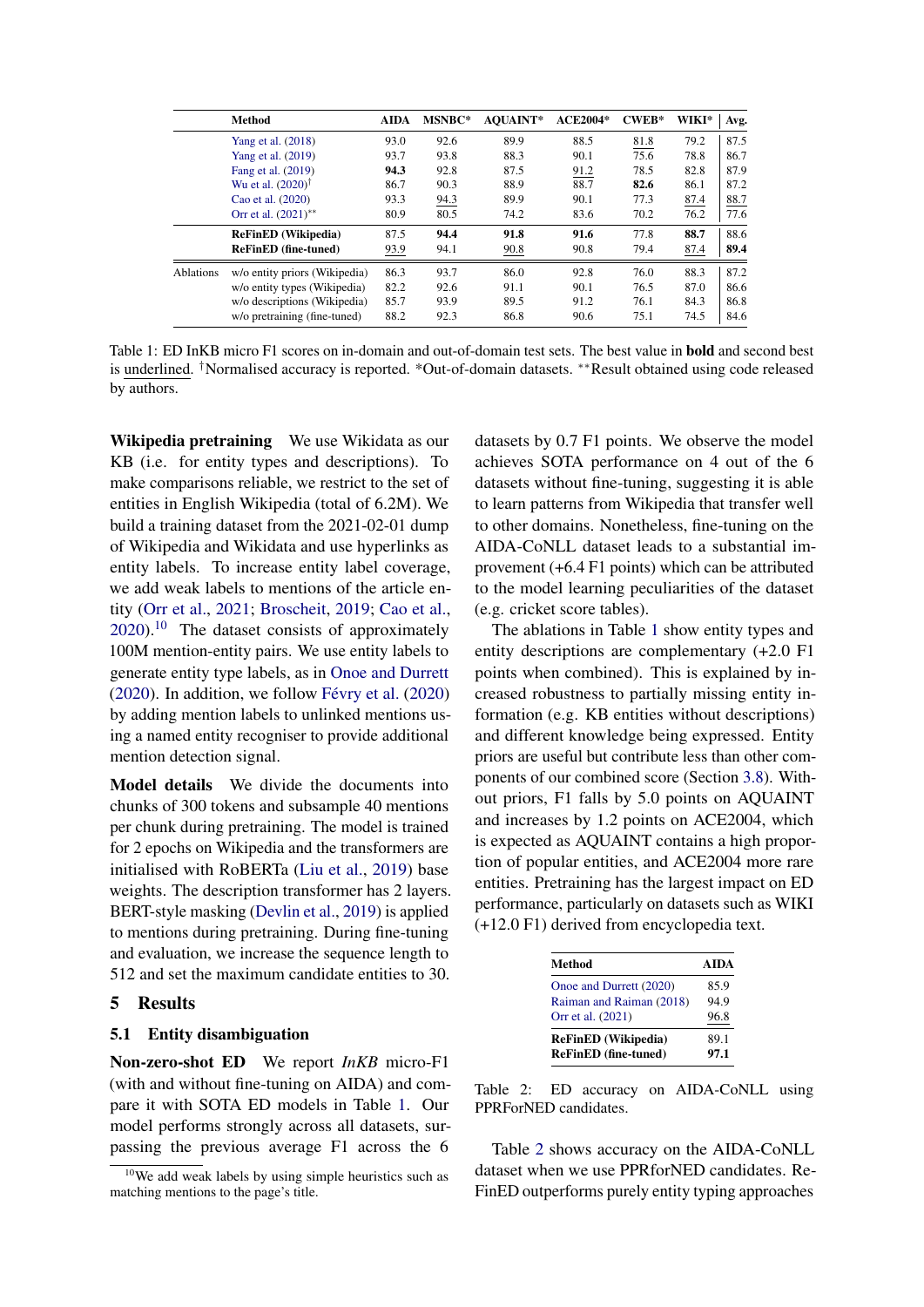<span id="page-5-2"></span>

| <b>Method</b>               | <b>AIDA</b> | MSNBC* | DER* | K50* | R <sub>128</sub> * | R500* | <b>OKE15*</b> | <b>OKE16*</b> | Avg. |
|-----------------------------|-------------|--------|------|------|--------------------|-------|---------------|---------------|------|
| Hoffart et al. $(2011)$     | 72.8        | 65.1   | 32.6 | 55.4 | 46.4               | 42.4  | 63.1          | 0.0           | 47.2 |
| Kolitsas et al. (2018)      | 82.4        | 72.4   | 34.1 | 35.2 | 50.3               | 38.2  | 61.9          | 52.7          | 53.4 |
| van Hulst et al. (2020)     | 80.5        | 72.4   | 41.1 | 50.7 | 49.9               | 35.0  | 63.1          | 58.3          | 56.4 |
| Cao et al. (2020)           | 83.7        | 73.7   | 54.1 | 60.7 | 46.7               | 40.3  | 56.0          | 50.0          | 58.2 |
| <b>ReFinED</b> (Wikipedia)  | 77.8        | 70.0   | 49.0 | 65.9 | 52.6               | 40.1  | 65.0          | 59.5          | 60.0 |
| <b>ReFinED</b> (fine-tuned) | 84.0        | 71.8   | 50.7 | 64.7 | 58.1               | 42.0  | 64.4          | 59.1          | 61.9 |

Table 3: EL InKB micro F1 scores on in-domain and out-of-domain test sets reported by Gerbil. The best value in bold and second best is underlined. \*Out-of-domain datasets.

[\(Raiman and Raiman,](#page-8-4) [2018;](#page-8-4) [Onoe and Durrett,](#page-8-3) [2020\)](#page-8-3) by a margin of +2.2% accuracy, due to the addition of entity descriptions.

**Zero-shot ED** In Table [4,](#page-5-1) we report ED accuracy on the WikiLinksNED Unseen Mentions test set for seen and unseen entities. Our model outperforms the baseline by 3.0 F1, with, surprisingly, 6.6% higher accuracy for unseen than for seen entities. We find this is partly due to higher top 30 candidate recall for the unseen entity subset (95.0% compared to 91.1% for the seen entity subset) and also because our mention masking strategy reduces the reliance of entities appearing in the training data with similar surface forms. Moreover, Re-FinED uses entity types and descriptions to link entities instead of relying on entity memorisation, which means the number of training examples for a given entity will not necessarily correlate with performance. The number of similar entities in the training dataset and the ambiguity of the test examples [\(Provatorova et al.,](#page-8-16) [2021\)](#page-8-16) will likely have more significant influence on performance.

<span id="page-5-1"></span>

| <b>Method</b>                      |      | Seen Unseen   Total    |  |
|------------------------------------|------|------------------------|--|
| Cao et al. $(2020)$ 64.3 63.2 63.5 |      |                        |  |
| <b>ReFinED</b>                     | 61.6 | $68.2 \quad   \; 66.5$ |  |

Table 4: ED accuracy on WikiLinksNED Unseen Mentions test.

### 5.2 Entity linking

EL results are shown in Table [3.](#page-5-2) ReFinED outperforms other models on all but 3 datasets, often by a considerable F1 point margin (e.g. 7.8 on N3- Reuters-128 and 4.0 on KORE50) and improves the average across all 8 datasets by 3.7 F1 points. EL improves as ED and mention detection can generalise to different datasets due to the model being pretrained on Wikipedia hyperlinks as opposed to

only AIDA-CoNLL. We also report results on the ISTEX and WebQSP datasets in Appendix [C.](#page-10-1)

### <span id="page-5-4"></span>5.3 Inference speed

Table [5](#page-5-3) shows the time taken to run inference on the AIDA-CoNLL test dataset, alongside the average ED performance. ReFinED is 6 times faster than the BLINK [\(Wu et al.,](#page-9-0) [2020\)](#page-9-0) bi-encoder, which also has an average F1 which is 9 points lower. Compared to the higher accuracy systems, ReFinED is 60 times faster than the BLINK cross-encoder, and 140 times faster than the autoregressive approach of [Cao et al.](#page-7-3) [\(2020\)](#page-7-3). This is because ReFinED uses a single forward pass to jointly encode all mentions and candidate KB entities in the document (512 token chunk), and hence requires  $\approx 231$  forward passes for the full dataset. The bi-encoder model requires  $\approx$  4464 forward passes as mentions are encoded individually, and the cross-encoder baseline requires  $\approx$  90k forward passes as each mention is encoded with each candidate. The autoregressive approach suffers from high computational cost due to the deep decoder, which generates a single token at a time. Also, all baselines require a separate model for MD whereas ReFinED performs endto-end EL using a single model, which improves efficiency and simplifies model deployment.

<span id="page-5-3"></span>

| Method                         | Time taken (s) Avg. ED F1 |      |
|--------------------------------|---------------------------|------|
| Cao et al. (2020)              | 2100                      | 88.7 |
| Wu et al. (2020) bi-encoder    | 93                        | 80.4 |
| Wu et al. (2020) cross-encoder | 917                       | 87.2 |
| Orr et al. (2021)              | 438                       | 77.6 |
| <b>ReFinED</b>                 | 15                        | 89.4 |

Table 5: Time taken in seconds for EL inference on AIDA-CoNLL test dataset.

#### <span id="page-5-0"></span>6 Deployment Details

We have successfully deployed the ReFinED EL model in a real-world application, the aim of which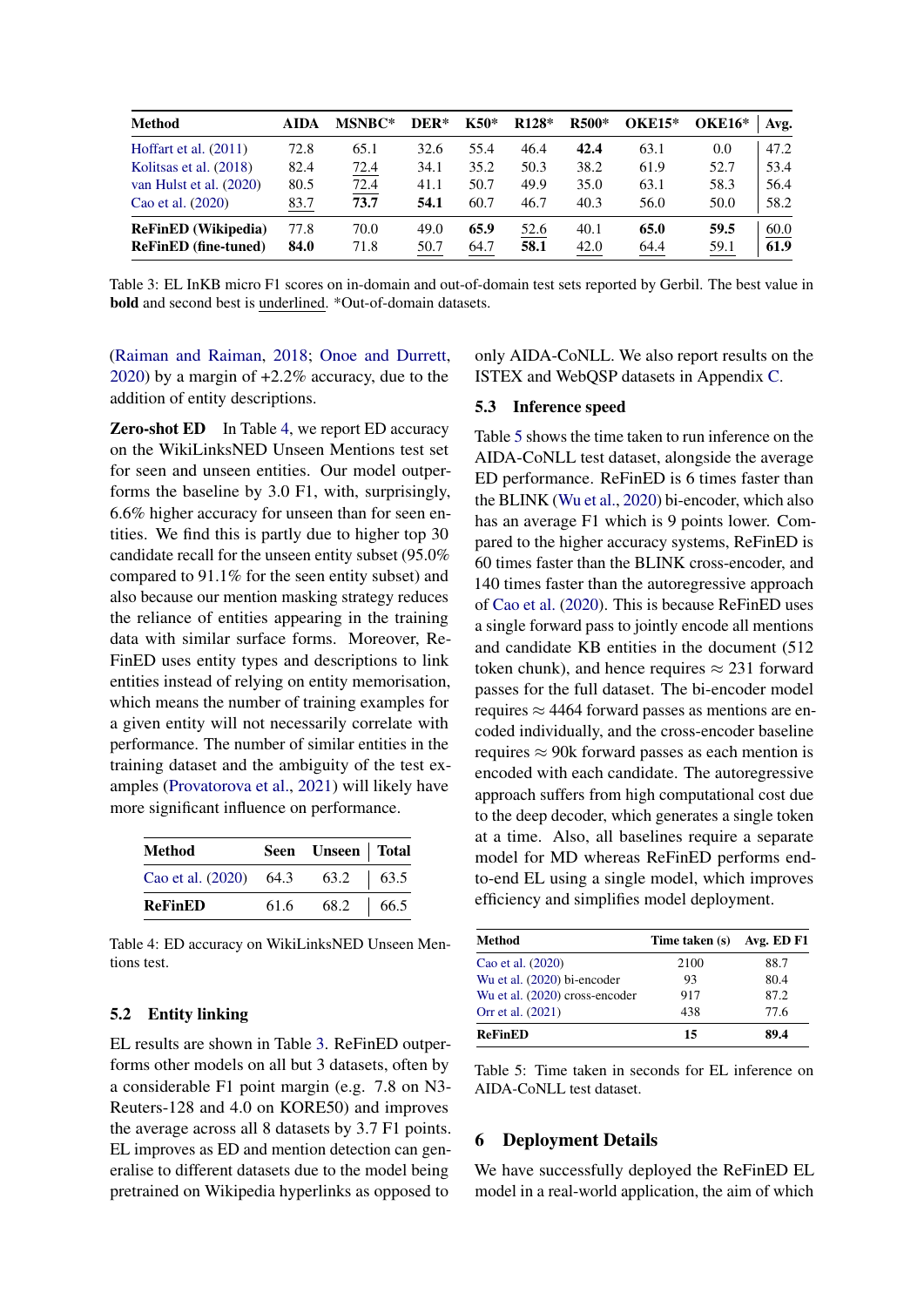is to populate a KB by extracting facts from unstructured text found on web pages with high precision. The application requires running ReFinED on a billion web pages (in which we link 25 billion mentions) multiple times per year. The scale of this deployment highlighted a number of learning points.

Firstly, the entity linking model must be computationally efficient. The inference speed of Re-FinED allows the processing of the billion web pages in 27k machine hours (2 days using 500 instances), on machines with a single T4 GPU. Given availability of cloud compute, the cost of processing the same documents with the models evaluated in Section [5.3](#page-5-4) would scale approximately linearly with their inference speeds. That is, the BLINK bi-encoder would require 3000 instances for 2 days, or 500 instances for 12 days, implying a roughly 6-fold increase in cost.

Secondly, the scale of the number of pages also brings with it diversity of domains, meaning the model benefits from linking to a large catalogue of entities (over 90 million) - including zero-shot entities.

Thirdly, we observed that deploying an end-toend self-contained EL model is easier to horizontally scale and has a lower operational cost than deploying multiple systems for each subcomponent (such as candidate generation).

Finally, in real-world data, unlike in ED datasets, there are a large number of cases where the correct entity does not exist in the KB. This meant that we had to train the model on examples where the correct entity was not in the candidate list to reduce overprediction.

# 7 Conclusion

We propose a scalable end-to-end EL model which uses entity types and entity descriptions to perform linking. Our model achieves SOTA results for both ED (+0.7 F1 points on average across 6 datasets) and EL (+3.7 F1 points on average across 8 datasets) while being 60 times faster than comparatively accurate baselines. We demonstrate our approach scales well to a KB (Wikidata) 15 times larger than Wikipedia while maintaining competitive performance. The combination of accuracy, speed and scale means the system is capable of being deployed to extract entities from web-scale datasets with higher accuracy and an order of magnitude lower cost than existing approaches.

# Acknowledgements

The authors would like to thank Clara Vania, Grace Lee, and Amir Saffari for helpful discussions and feedback. We also thank the anonymous reviewers for valuable comments that improved the quality of the paper.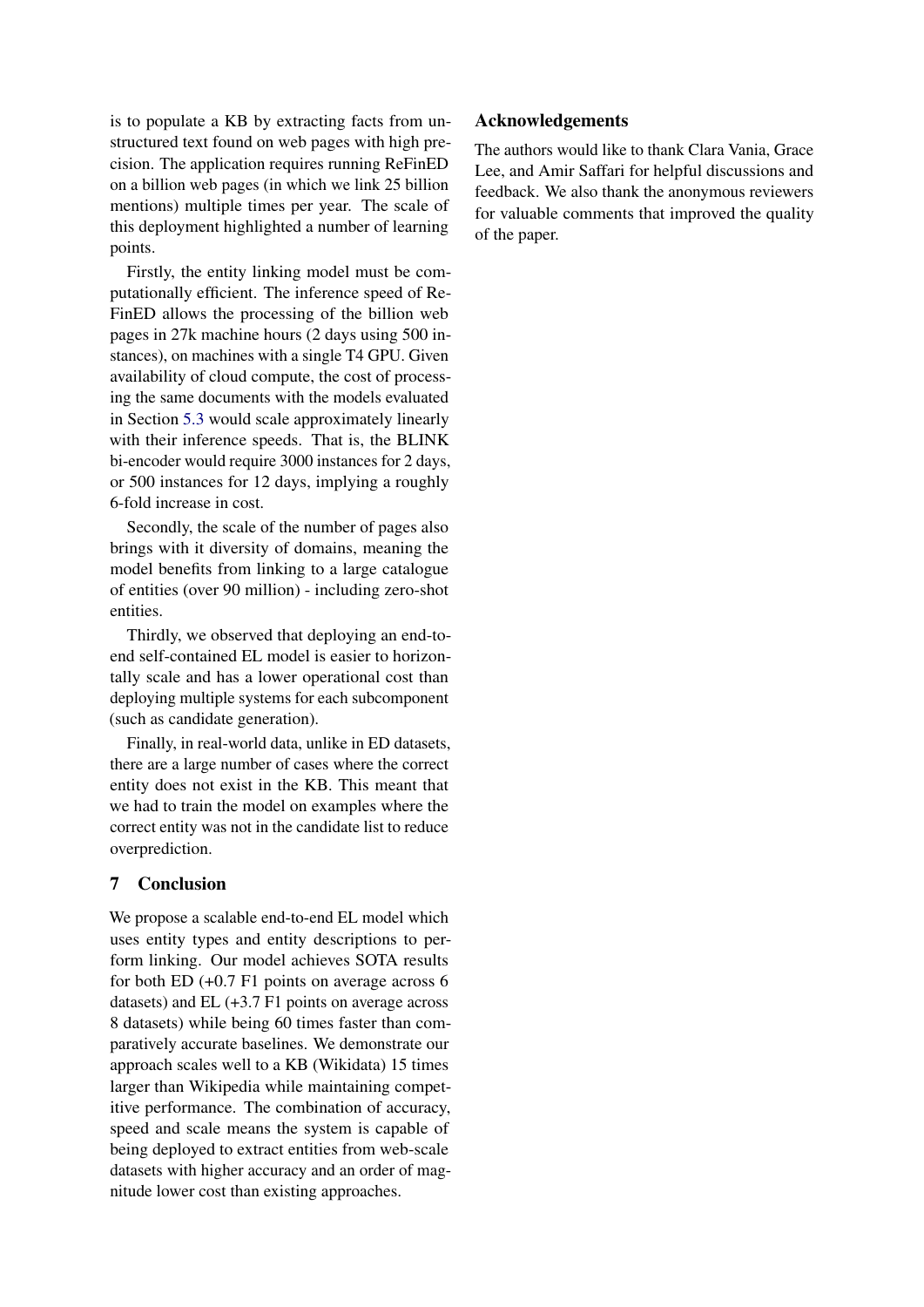### References

- <span id="page-7-1"></span>Livio Baldini Soares, Nicholas FitzGerald, Jeffrey Ling, and Tom Kwiatkowski. 2019. [Matching the blanks:](https://doi.org/10.18653/v1/P19-1279) [Distributional similarity for relation learning.](https://doi.org/10.18653/v1/P19-1279) In *Proceedings of the 57th Annual Meeting of the Association for Computational Linguistics*, pages 2895– 2905, Florence, Italy. Association for Computational Linguistics.
- <span id="page-7-13"></span>Samuel Broscheit. 2019. [Investigating entity knowl](https://doi.org/10.18653/v1/K19-1063)[edge in BERT with simple neural end-to-end entity](https://doi.org/10.18653/v1/K19-1063) [linking.](https://doi.org/10.18653/v1/K19-1063) In *Proceedings of the 23rd Conference on Computational Natural Language Learning (CoNLL)*, pages 677–685, Hong Kong, China. Association for Computational Linguistics.
- <span id="page-7-3"></span>Nicola De Cao, Gautier Izacard, Sebastian Riedel, and F. Petroni. 2020. Autoregressive entity retrieval. *ArXiv*, abs/2010.00904.
- <span id="page-7-6"></span>Silviu Cucerzan. 2007. [Large-scale named entity disam](https://aclanthology.org/D07-1074)[biguation based on Wikipedia data.](https://aclanthology.org/D07-1074) In *Proceedings of the 2007 Joint Conference on Empirical Methods in Natural Language Processing and Computational Natural Language Learning (EMNLP-CoNLL)*, pages 708–716, Prague, Czech Republic. Association for Computational Linguistics.
- <span id="page-7-17"></span>Antonin Delpeuch. 2020. [Opentapioca: Lightweight](http://arxiv.org/abs/1904.09131) [entity linking for wikidata.](http://arxiv.org/abs/1904.09131)
- <span id="page-7-10"></span>Leon Derczynski, Diana Maynard, Giuseppe Rizzo, Marieke van Erp, Niraj Aswani, Raphaël Troncy, and Kalina Bontcheva. 2015. Analysis of named entity recognition and linking for tweets. *Information Processing and Management, Volume 51, N°2, March 2015, Elsevier*. © Elsevier. Personal use of this material is permitted. The definitive version of this paper was published in Information Processing and Management, Volume 51, N°2, March 2015, Elsevier and is available at : http://dx.doi.org/10.1016/j.ipm.2014.10.006.
- <span id="page-7-15"></span>Jacob Devlin, Ming-Wei Chang, Kenton Lee, and Kristina Toutanova. 2019. [BERT: Pre-training of](https://doi.org/10.18653/v1/N19-1423) [deep bidirectional transformers for language under](https://doi.org/10.18653/v1/N19-1423)[standing.](https://doi.org/10.18653/v1/N19-1423) In *Proceedings of the 2019 Conference of the North American Chapter of the Association for Computational Linguistics: Human Language Technologies, Volume 1 (Long and Short Papers)*, pages 4171–4186, Minneapolis, Minnesota. Association for Computational Linguistics.
- <span id="page-7-5"></span>Dennis Diefenbach and Andreas Thalhammer. 2018. [PageRank and Generic Entity Summarization for](https://hal.archives-ouvertes.fr/hal-01905724) [RDF Knowledge Bases.](https://hal.archives-ouvertes.fr/hal-01905724) In *European Semantic Web Conference , ESWC 2018,*, The Semantic Web 15th International Conference, ESWC 2018, Heraklion, Crete, Greece, June 3–7, 2018, Proceedings, Heraklion, Greece.
- <span id="page-7-9"></span>Yotam Eshel, Noam Cohen, Kira Radinsky, Shaul Markovitch, Ikuya Yamada, and Omer Levy. 2017. [Named entity disambiguation for noisy text.](https://doi.org/10.18653/v1/K17-1008) In *Proceedings of the 21st Conference on Computational*

*Natural Language Learning (CoNLL 2017)*, pages 58–68, Vancouver, Canada. Association for Computational Linguistics.

- <span id="page-7-12"></span>Zheng Fang, Yanan Cao, Qian Li, Dongjie Zhang, Zhenyu Zhang, and Yanbing Liu. 2019. [Joint en](https://doi.org/10.1145/3308558.3313517)[tity linking with deep reinforcement learning.](https://doi.org/10.1145/3308558.3313517) In *The World Wide Web Conference*, WWW '19, page 438–447, New York, NY, USA. Association for Computing Machinery.
- <span id="page-7-18"></span>Paolo Ferragina and Ugo Scaiella. 2012. [Fast and accu](https://doi.org/10.1109/MS.2011.122)[rate annotation of short texts with wikipedia pages.](https://doi.org/10.1109/MS.2011.122) *IEEE Software*, 29(1):70–75.
- <span id="page-7-14"></span>Thibault Févry, Nicholas FitzGerald, Livio Baldini Soares, and T. Kwiatkowski. 2020. Empirical evaluation of pretraining strategies for supervised entity linking. *ArXiv*, abs/2005.14253.
- <span id="page-7-7"></span>Evgeniy Gabrilovich, Michael Ringgaard, and Amarnag Subramanya. 2013. Facc1: Freebase annotation of clueweb corpora. Preprint.
- <span id="page-7-2"></span>Octavian-Eugen Ganea and Thomas Hofmann. 2017. [Deep joint entity disambiguation with local neural](https://doi.org/10.18653/v1/D17-1277) [attention.](https://doi.org/10.18653/v1/D17-1277) In *Proceedings of the 2017 Conference on Empirical Methods in Natural Language Processing*, pages 2619–2629, Copenhagen, Denmark. Association for Computational Linguistics.
- <span id="page-7-8"></span>Zhaochen Guo and Denilson Barbosa. 2018. [Robust](https://doi.org/10.3233/sw-170273) [named entity disambiguation with random walks.](https://doi.org/10.3233/sw-170273) *Semantic Web*, Preprint(Preprint):1–21.
- <span id="page-7-11"></span>Johannes Hoffart, Stephan Seufert, Dat Ba Nguyen, Martin Theobald, and Gerhard Weikum. 2012. [Kore:](https://doi.org/10.1145/2396761.2396832) [Keyphrase overlap relatedness for entity disambigua](https://doi.org/10.1145/2396761.2396832)[tion.](https://doi.org/10.1145/2396761.2396832) In *Proceedings of the 21st ACM International Conference on Information and Knowledge Management*, CIKM '12, page 545–554, New York, NY, USA. Association for Computing Machinery.
- <span id="page-7-4"></span>Johannes Hoffart, Mohamed Amir Yosef, Ilaria Bordino, Hagen Fürstenau, Manfred Pinkal, Marc Spaniol, Bilyana Taneva, Stefan Thater, and Gerhard Weikum. 2011. [Robust disambiguation of named entities in](https://aclanthology.org/D11-1072) [text.](https://aclanthology.org/D11-1072) In *Proceedings of the 2011 Conference on Empirical Methods in Natural Language Processing*, pages 782–792, Edinburgh, Scotland, UK. Association for Computational Linguistics.
- <span id="page-7-0"></span>Raphael Hoffmann, Congle Zhang, Xiao Ling, Luke Zettlemoyer, and Daniel S. Weld. 2011. [Knowledge](https://aclanthology.org/P11-1055)[based weak supervision for information extraction](https://aclanthology.org/P11-1055) [of overlapping relations.](https://aclanthology.org/P11-1055) In *Proceedings of the 49th Annual Meeting of the Association for Computational Linguistics: Human Language Technologies*, pages 541–550, Portland, Oregon, USA. Association for Computational Linguistics.
- <span id="page-7-16"></span>Diederik P. Kingma and Jimmy Ba. 2015. [Adam: A](http://arxiv.org/abs/1412.6980) [method for stochastic optimization.](http://arxiv.org/abs/1412.6980) In *3rd International Conference on Learning Representations, ICLR 2015, San Diego, CA, USA, May 7-9, 2015, Conference Track Proceedings*.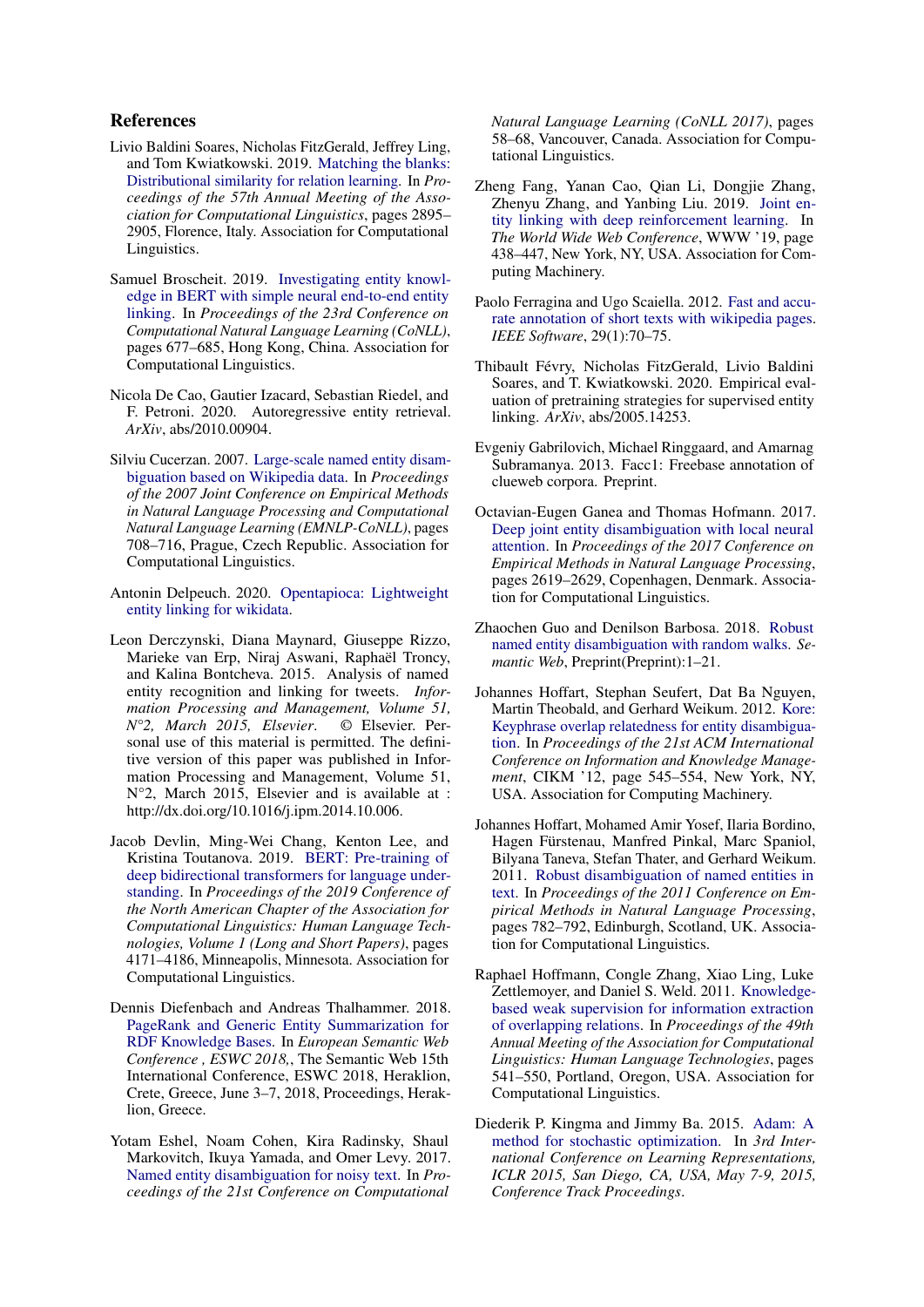- <span id="page-8-6"></span>Nikolaos Kolitsas, Octavian-Eugen Ganea, and Thomas Hofmann. 2018. [End-to-end neural entity linking.](https://doi.org/10.18653/v1/K18-1050) In *Proceedings of the 22nd Conference on Computational Natural Language Learning*, pages 519–529, Brussels, Belgium. Association for Computational Linguistics.
- <span id="page-8-1"></span>Phong Le and Ivan Titov. 2018. [Improving entity link](https://doi.org/10.18653/v1/P18-1148)[ing by modeling latent relations between mentions.](https://doi.org/10.18653/v1/P18-1148) In *Proceedings of the 56th Annual Meeting of the Association for Computational Linguistics (Volume 1: Long Papers)*, pages 1595–1604, Melbourne, Australia. Association for Computational Linguistics.
- <span id="page-8-18"></span>Belinda Z. Li, Sewon Min, Srinivasan Iyer, Yashar Mehdad, and Wen-tau Yih. 2020. [Efficient one-pass](https://doi.org/10.18653/v1/2020.emnlp-main.522) [end-to-end entity linking for questions.](https://doi.org/10.18653/v1/2020.emnlp-main.522) In *Proceedings of the 2020 Conference on Empirical Methods in Natural Language Processing (EMNLP)*, pages 6433–6441, Online. Association for Computational Linguistics.
- <span id="page-8-15"></span>Y. Liu, Myle Ott, Naman Goyal, Jingfei Du, Mandar Joshi, Danqi Chen, Omer Levy, M. Lewis, Luke Zettlemoyer, and Veselin Stoyanov. 2019. Roberta: A robustly optimized bert pretraining approach. *ArXiv*, abs/1907.11692.
- <span id="page-8-2"></span>Lajanugen Logeswaran, Ming-Wei Chang, Kenton Lee, Kristina Toutanova, Jacob Devlin, and Honglak Lee. 2019. [Zero-shot entity linking by reading entity de](https://doi.org/10.18653/v1/P19-1335)[scriptions.](https://doi.org/10.18653/v1/P19-1335) In *Proceedings of the 57th Annual Meeting of the Association for Computational Linguistics*, pages 3449–3460, Florence, Italy. Association for Computational Linguistics.
- <span id="page-8-9"></span>David Milne and Ian H. Witten. 2008. [Learning to link](https://doi.org/10.1145/1458082.1458150) [with wikipedia.](https://doi.org/10.1145/1458082.1458150) In *Proceedings of the 17th ACM Conference on Information and Knowledge Management*, CIKM '08, page 509–518, New York, NY, USA. Association for Computing Machinery.
- <span id="page-8-17"></span>Isaiah Onando Mulang', Kuldeep Singh, Chaitali Prabhu, Abhishek Nadgeri, Johannes Hoffart, and Jens Lehmann. 2020. [Evaluating the impact of](https://doi.org/10.1145/3340531.3412159) [knowledge graph context on entity disambiguation](https://doi.org/10.1145/3340531.3412159) [models.](https://doi.org/10.1145/3340531.3412159) *Proceedings of the 29th ACM International Conference on Information & Knowledge Management*.
- <span id="page-8-13"></span>Andrea Giovanni Nuzzolese, Anna Lisa Gentile, Valentina Presutti, Aldo Gangemi, Darío Garigliotti, and Roberto Navigli. 2015. Open knowledge extraction challenge. In *Semantic Web Evaluation Challenges*, pages 3–15, Cham. Springer International Publishing.
- <span id="page-8-3"></span>Yasumasa Onoe and Greg Durrett. 2020. [Fine-grained](https://aaai.org/ojs/index.php/AAAI/article/view/6380) [entity typing for domain independent entity linking.](https://aaai.org/ojs/index.php/AAAI/article/view/6380) In *The Thirty-Fourth AAAI Conference on Artificial Intelligence, AAAI 2020, The Thirty-Second Innovative Applications of Artificial Intelligence Conference, IAAI 2020, The Tenth AAAI Symposium on Educational Advances in Artificial Intelligence, EAAI 2020, New York, NY, USA, February 7-12, 2020*, pages 8576–8583. AAAI Press.
- <span id="page-8-8"></span>L. Orr, Megan Leszczynski, Simran Arora, Sen Wu, Neel Guha, Xiao Ling, and C. Ré. 2021. Bootleg: Chasing the tail with self-supervised named entity disambiguation. *ArXiv*, abs/2010.10363.
- <span id="page-8-12"></span>Maria Pershina, Yifan He, and Ralph Grishman. 2015. [Personalized page rank for named entity disambigua](https://doi.org/10.3115/v1/N15-1026)[tion.](https://doi.org/10.3115/v1/N15-1026) In *Proceedings of the 2015 Conference of the North American Chapter of the Association for Computational Linguistics: Human Language Technologies*, pages 238–243, Denver, Colorado. Association for Computational Linguistics.
- <span id="page-8-16"></span>Vera Provatorova, Samarth Bhargav, Svitlana Vakulenko, and Evangelos Kanoulas. 2021. [Robust](https://doi.org/10.18653/v1/2021.emnlp-main.820)[ness evaluation of entity disambiguation using prior](https://doi.org/10.18653/v1/2021.emnlp-main.820) [probes: the case of entity overshadowing.](https://doi.org/10.18653/v1/2021.emnlp-main.820) In *Proceedings of the 2021 Conference on Empirical Methods in Natural Language Processing*, pages 10501–10510, Online and Punta Cana, Dominican Republic. Association for Computational Linguistics.
- <span id="page-8-4"></span>Jonathan Raiman and O. Raiman. 2018. Deeptype: Multilingual entity linking by neural type system evolution. In *AAAI*.
- <span id="page-8-7"></span>Lance Ramshaw and Mitch Marcus. 1995. [Text chunk](https://aclanthology.org/W95-0107)[ing using transformation-based learning.](https://aclanthology.org/W95-0107) In *Third Workshop on Very Large Corpora*.
- <span id="page-8-10"></span>Lev Ratinov, Dan Roth, Doug Downey, and Mike Anderson. 2011. [Local and global algorithms for disam](https://aclanthology.org/P11-1138)[biguation to Wikipedia.](https://aclanthology.org/P11-1138) In *Proceedings of the 49th Annual Meeting of the Association for Computational Linguistics: Human Language Technologies*, pages 1375–1384, Portland, Oregon, USA. Association for Computational Linguistics.
- <span id="page-8-14"></span>Michael Röder, Ricardo Usbeck, Sebastian Hellmann, D. Gerber, and A. Both.  $2014$ .  $N^3$  - a collection of datasets for named entity recognition and disambiguation in the nlp interchange format. In *LREC*.
- <span id="page-8-11"></span>Michael Röder, Ricardo Usbeck, and Axel-Cyrille Ngonga Ngomo. 2018. GERBIL [benchmarking named entity recognition and linking](https://doi.org/10.3233/SW-170286) [consistently.](https://doi.org/10.3233/SW-170286) *Semantic Web*, 9(5):605–625.
- <span id="page-8-5"></span>Johannes M. van Hulst, Faegheh Hasibi, Koen Dercksen, Krisztian Balog, and Arjen P. de Vries. 2020. [Rel: An entity linker standing on the shoulders of gi](https://doi.org/10.1145/3397271.3401416)[ants.](https://doi.org/10.1145/3397271.3401416) In *Proceedings of the 43rd International ACM SIGIR Conference on Research and Development in Information Retrieval*, SIGIR '20, page 2197–2200, New York, NY, USA. Association for Computing Machinery.
- <span id="page-8-0"></span>Zhiguo Wang, Patrick Ng, Ramesh Nallapati, and Bing Xiang. 2021. [Retrieval, re-ranking and multi-task](https://doi.org/10.18653/v1/2021.eacl-main.26) [learning for knowledge-base question answering.](https://doi.org/10.18653/v1/2021.eacl-main.26) In *Proceedings of the 16th Conference of the European Chapter of the Association for Computational Linguistics: Main Volume*, pages 347–357, Online. Association for Computational Linguistics.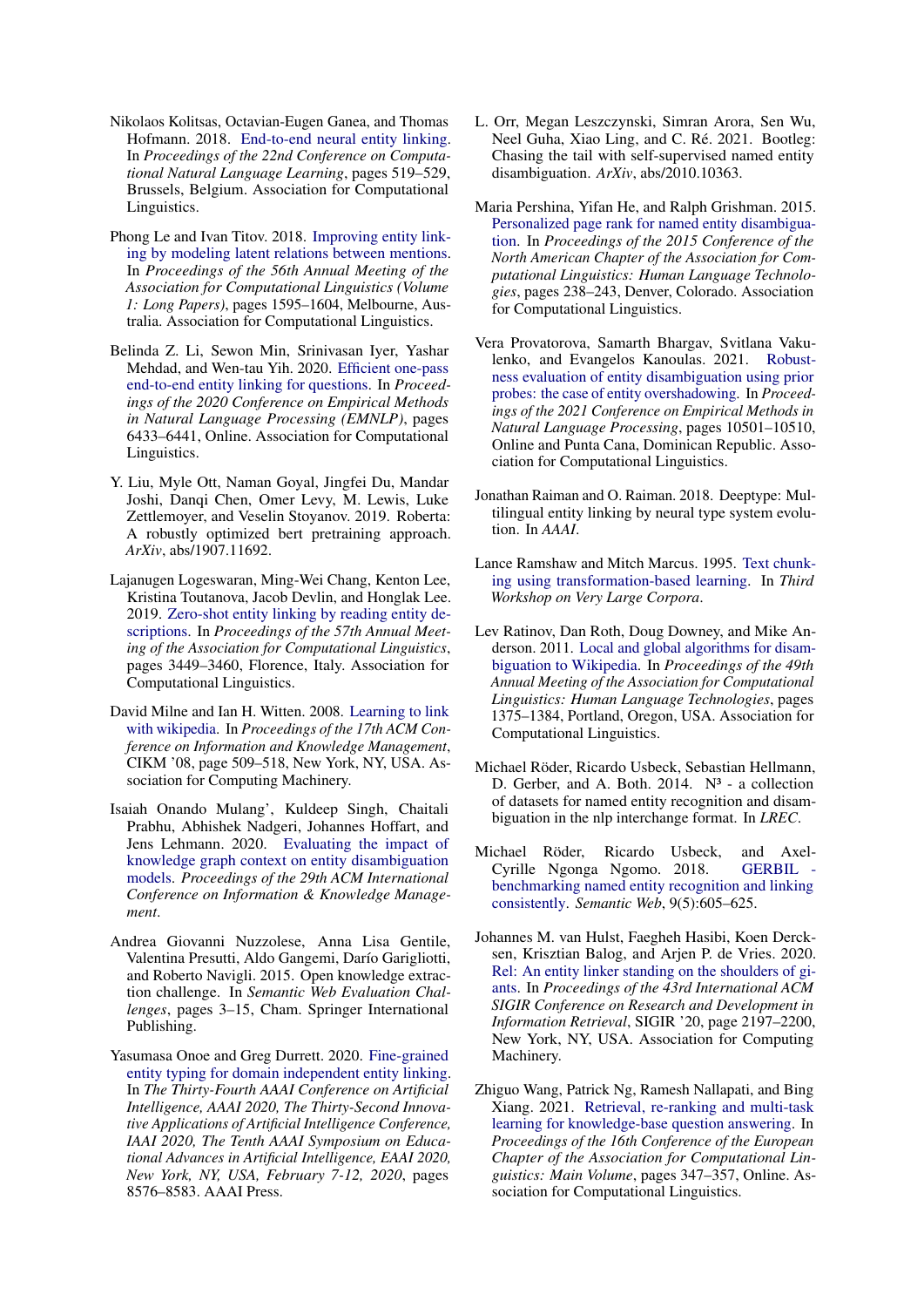- <span id="page-9-1"></span>Gerhard Weikum, Luna Dong, Simon Razniewski, and Fabian Suchanek. 2021. [Machine knowledge: Cre](http://arxiv.org/abs/2009.11564)[ation and curation of comprehensive knowledge](http://arxiv.org/abs/2009.11564) [bases.](http://arxiv.org/abs/2009.11564)
- <span id="page-9-4"></span>Thomas Wolf, Lysandre Debut, Victor Sanh, Julien Chaumond, Clement Delangue, Anthony Moi, Pierric Cistac, Tim Rault, R'emi Louf, Morgan Funtowicz, and Jamie Brew. 2019. Huggingface's transformers: State-of-the-art natural language processing. *ArXiv*, abs/1910.03771.
- <span id="page-9-0"></span>Ledell Wu, Fabio Petroni, Martin Josifoski, Sebastian Riedel, and Luke Zettlemoyer. 2020. [Scalable zero](https://doi.org/10.18653/v1/2020.emnlp-main.519)[shot entity linking with dense entity retrieval.](https://doi.org/10.18653/v1/2020.emnlp-main.519) In *Proceedings of the 2020 Conference on Empirical Methods in Natural Language Processing (EMNLP)*, pages 6397–6407, Online. Association for Computational Linguistics.
- <span id="page-9-3"></span>Xiyuan Yang, Xiaotao Gu, Sheng Lin, Siliang Tang, Yueting Zhuang, Fei Wu, Zhigang Chen, Guoping Hu, and Xiang Ren. 2019. [Learning dynamic context](https://doi.org/10.18653/v1/D19-1026) [augmentation for global entity linking.](https://doi.org/10.18653/v1/D19-1026) In *Proceedings of the 2019 Conference on Empirical Methods in Natural Language Processing and the 9th International Joint Conference on Natural Language Processing (EMNLP-IJCNLP)*, pages 271–281, Hong Kong, China. Association for Computational Linguistics.
- <span id="page-9-2"></span>Yi Yang, Ozan Irsoy, and Kazi Shefaet Rahman. 2018. [Collective entity disambiguation with structured gra](https://doi.org/10.18653/v1/N18-1071)[dient tree boosting.](https://doi.org/10.18653/v1/N18-1071) In *Proceedings of the 2018 Conference of the North American Chapter of the Association for Computational Linguistics: Human Language Technologies, Volume 1 (Long Papers)*, pages 777–786, New Orleans, Louisiana. Association for Computational Linguistics.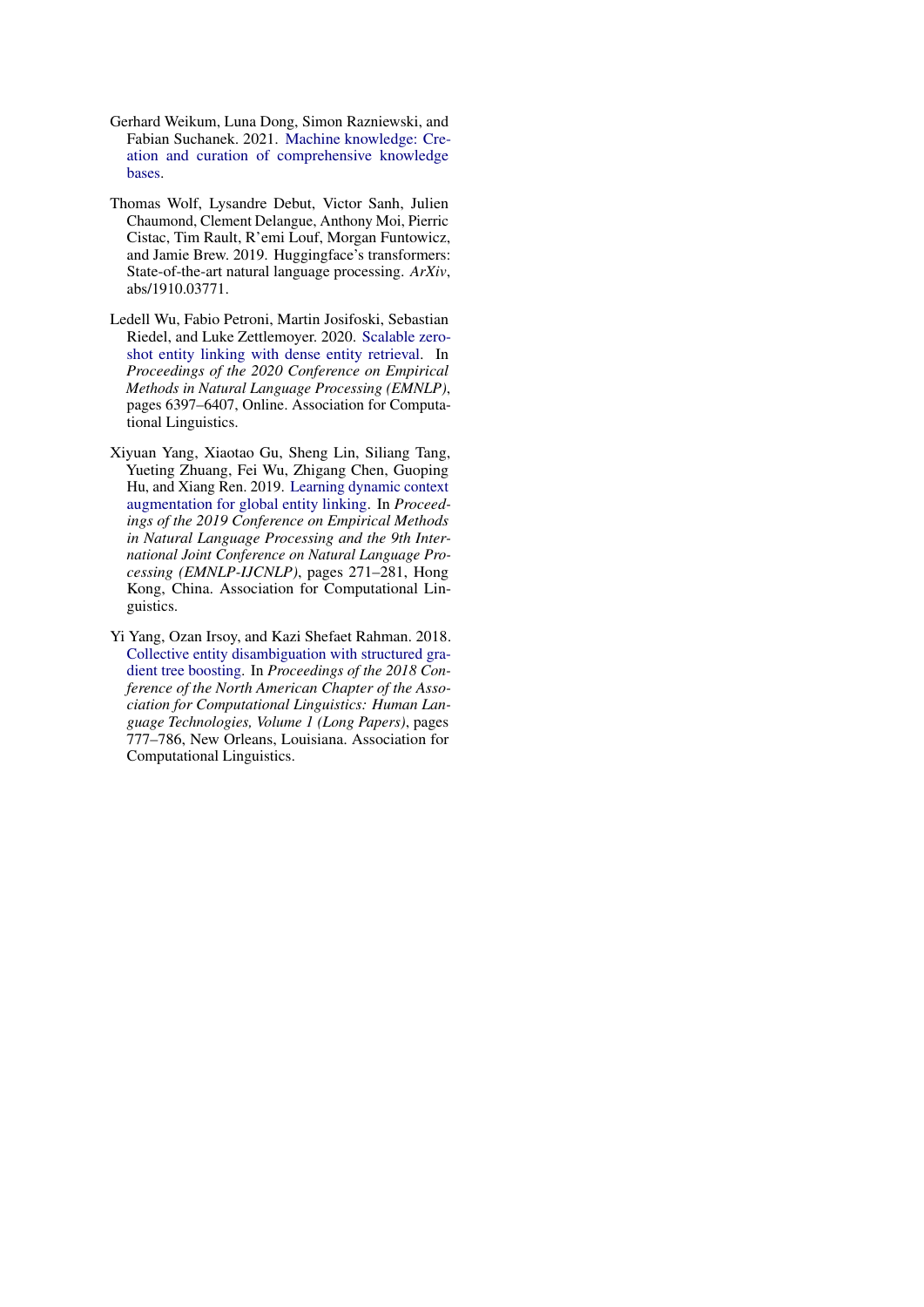## <span id="page-10-0"></span>A Entity Type Selection

Our entity types are formed from Wikidata relationobject pairs and relation-object pairs inferred from the Wikidata subclass hierarchy (for example, (instance of, organisation) can be inferred from (instance of, business)). We only consider types with the following relations: instance of, occupation, country, sport. We select types by iteratively adding types that separate (assuming an oracle type classifier) the gold entity from negative candidates for the most examples in our Wikipedia training dataset.

Type information stored in KBs often varies in granularity between entities (e.g. some capital city entities have the type capital city and others only city), adversely affecting training signal. To mitigate this, we use the class hierarchy to add parent types to entities. This injects class hierarchy information into the model, enabling type granularity to depend on context.

## B Training Details

We use the Hugging Face implementation of RoBERTa [\(Wolf et al.,](#page-9-4) [2019\)](#page-9-4) and optimise our model using Adam [\(Kingma and Ba,](#page-7-16) [2015\)](#page-7-16) with a linear learning rate schedule. We ignore the loss from mentions where the gold entity is not in the candidate set. The named-entity recogniser, used to preprocess our Wikipedia training dataset, is a RoBERTa token classification model trained on the AIDA-CoNLL dataset mention boundaries. We add weak entity labels for mentions that match the page's title (or surname for Wikipedia pages about people). We present our main hyperparameters in Table [6.](#page-10-2) Due to the high computational cost of training the model, we did not conduct an extensive hyperparameter search. Training on Wikipedia took approximately 48 hours on a single machine with 4 V100 GPUs. The model has approximately 154M parameters (123 million in the roberta-base architecture, and 31M for the additional description encoder and output layers).

# <span id="page-10-1"></span>C Additional results

Wikidata ED experimental setup To measure ED performance on non-Wikipedia entities, we expand our entity set to Wikidata (which has over 90M entities) and evaluate our model on the IS-TEX test dataset [\(Delpeuch,](#page-7-17) [2020\)](#page-7-17). We add labels and aliases from Wikidata for candidate generation and remove entity priors from our entity scoring (Section [3.8\)](#page-2-4).

<span id="page-10-2"></span>

| <b>Hyperparameter</b>                        | Value                       |
|----------------------------------------------|-----------------------------|
| learning rate                                | $3e-5$                      |
| batch size                                   | 64                          |
| max sequence length                          | 300                         |
| dropout                                      | 0.05                        |
| description embeddings dim.                  | 300                         |
| # training steps                             | 1M                          |
| # candidates                                 | 30                          |
| # entity types                               | 1400                        |
| mention transformer init.                    | roberta-base                |
| # mention encoder layers                     | 12                          |
| description transformer init.                | roberta-base                |
| # description encoder layers                 | $\mathcal{D}_{\mathcal{L}}$ |
| # description tokens                         | 32                          |
| $\lambda_1, \lambda_2, \lambda_3, \lambda_4$ | (0.01, 1, 0.01, 1)          |
| mention mask prob.                           | 0.7                         |

Table 6: Our model hyperparameters

Wikidata ED results We evaluate ED performance on the ISTEX dataset (which targets Wikidata). Our model outperforms [Delpeuch](#page-7-17) [\(2020\)](#page-7-17) (92.1 vs 87.0 micro F1) which uses hand-crafted features specifically designed for linking Wikidata entities. This shows that our approach scales to Wikidata and generalises well when there is increased mention ambiguity. Our model performs 0.5 F1 points below the SOTA [Mulang' et al.](#page-8-17) [\(2020\)](#page-8-17) (92.6 vs 92.1 micro F1) which is likely due to differing candidate entity generation methods.

Entity Linking performance on questions We report results on the WebQSP dataset in Table [7,](#page-10-3) which shows EL performance on questions. Our model has similar performance to ELQ, which is SOTA on WebQSP and is optimised for questions. Our model is faster than all baselines which can be attributed to using an end-to-end EL model, restricting ED predictions to the predicted mentions only, and using a smaller model (compared to ELQ which uses BERT-large [\(Devlin et al.,](#page-7-15) [2019\)](#page-7-15)).

<span id="page-10-3"></span>

| <b>Method</b>                        | WebOSP | # $O/s$ |
|--------------------------------------|--------|---------|
| TAGME (Ferragina and Scaiella, 2012) | 36.1   | 2.39    |
| BLINK (Wu et al., 2020) (Wikipedia)  | 80.8   | 0.80    |
| ELQ (Li et al., 2020) (Wikipedia)    | 83.9   | 1.56    |
| ELQ (Li et al., 2020) (fine-tuned)   | 89.0   | 1.56    |
| <b>ReFinED</b> (Wikipedia)           | 84.1   | 2.78    |
| <b>ReFinED</b> (fine-tuned)          | 89.1   | 2.78    |

Table 7: Entity linking weak matching InKB micro F1 scores on WebQSP EL dataset [\(Li et al.,](#page-8-18) [2020\)](#page-8-18). #Q/s is number of questions per second for a single CPU.